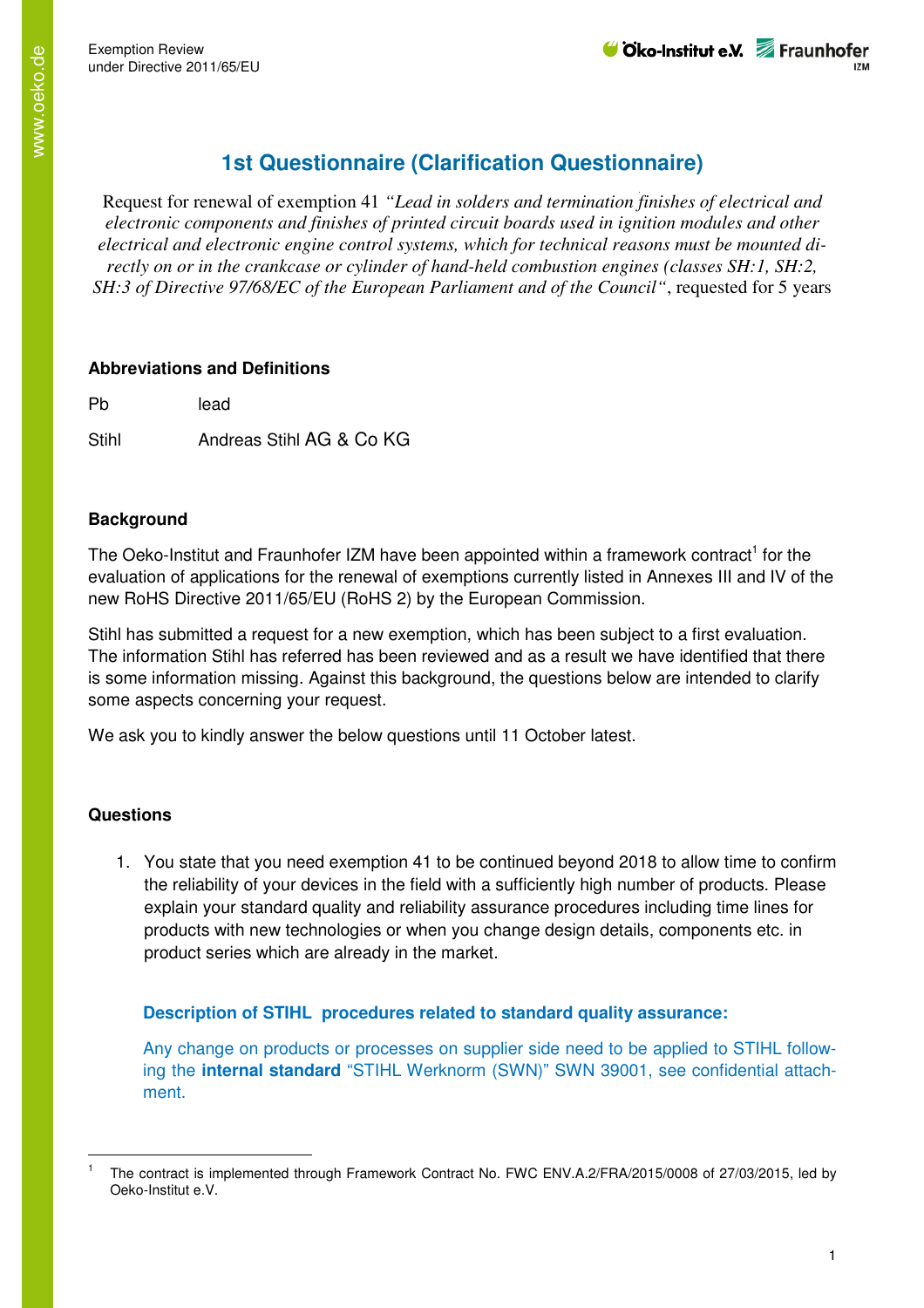The verification of process and product quality follows our **STIHL APQP procedure**.

Our APQP procedure is structure into 3 phases:

- $\bullet$  1<sup>st</sup> phase Requirement consolidation: Drawing and specification review, definition of APQP (advanced product quality planning) profile per material number
- $2<sup>nd</sup>$  phase Quality planning with supplier and test planning: Manufacturing feasibility, system/process FMEAs, definition of test-plans, purchase and installation of new test equipment
- $\bullet$  3<sup>rd</sup> phase Verification of product quality: Process audits, production trial - e.g. Run@Rate, measurement system comparisons, new part evaluation, update test plans, machine capability studies, process capability studies, alignment about documentation.

The duration of these 3 phases is linked to the project milestones and varies from one project to the other depending on the project's complexity.

Typical timeline for technical change:

| Indicate change |                                     |
|-----------------|-------------------------------------|
| Qualification   | Testing e.g. durability             |
|                 | Technical release                   |
|                 | Series production with change       |
|                 | Stock subsidiaries (VU)             |
|                 | Stock dealer (according to product) |

Dependent on scope of change and corresponding qualification time, it can take up to 5 years until a technical change arrives in the market

**For the change to lead-free soldering material, the qualification phase is longer than in the typical case due to the necessity to qualify a sufficiently reliable and durable material for all application cases, i.e. practically all STIHL combustion engines.** 

The internal requirements for the testing are defined in the internal testing standard SWN 43457-02. An extract of the scope of the testing is listed below. Detailed contents cannot be disclosed. Extract of the content of the internal testing standard.

- Electrical data test bench
- Mechanical design
- Mechanical test
	- o Endurance test (load cycle)
	- o Field testing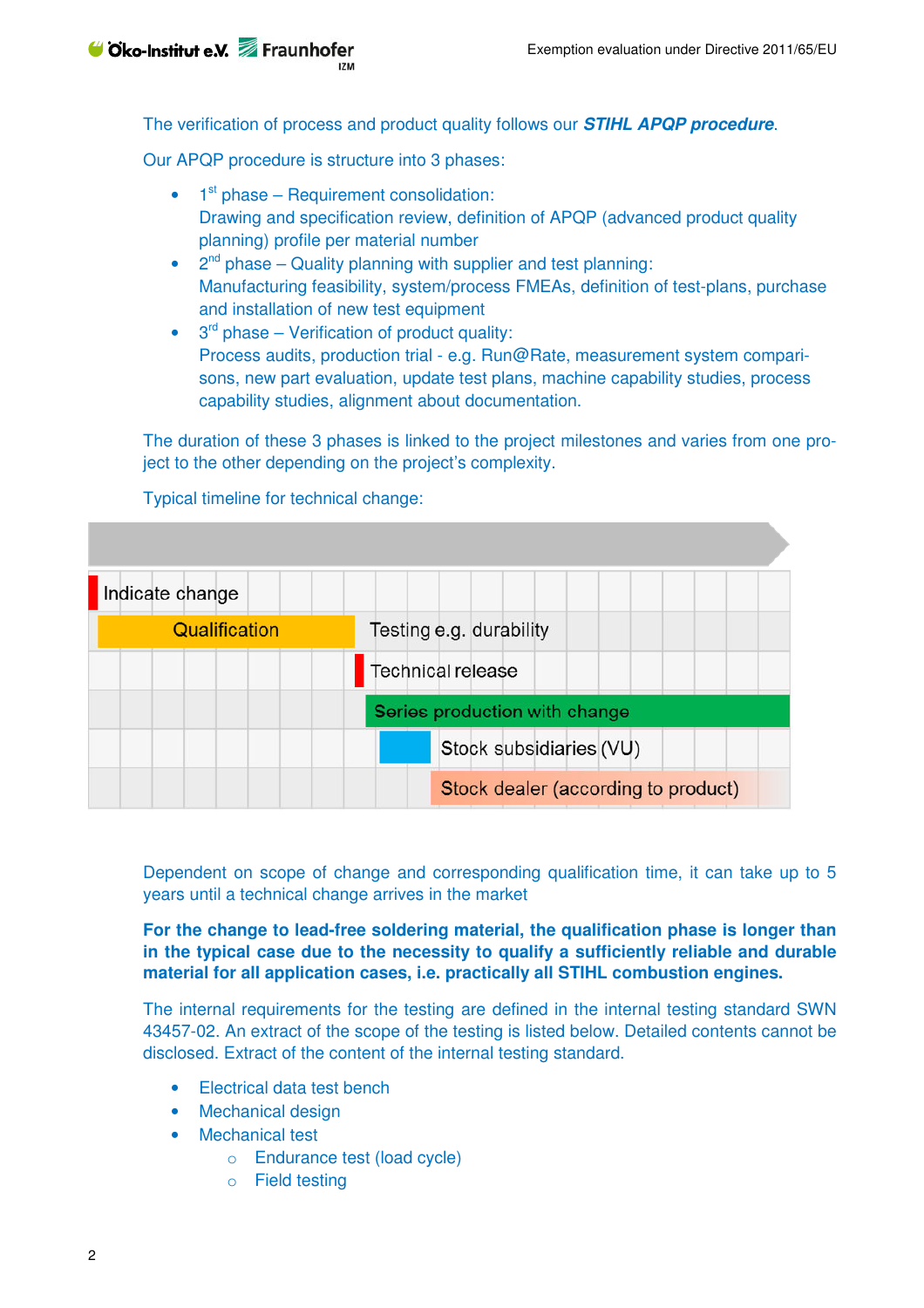- o Temperature cycle tests
	- **Temperature shock in air**
	- **Temperature shock in liquid**
	- **Temperature cycles TGD (temperature gradient-test)**
	- **Long term temperature cycles**

o …

- Function in the engine
- Testing the SW-functions
- Specification of the Software
- $\bullet$   $\dots$
- 2. As part of the evaluation, socio-economic impacts shall also be compiled and evaluated. For this purpose, please provide details in respect of the following:
	- a. Please estimate possible impacts on employment in total, in the EU and outside the EU, should the exemption not be granted. Please detail the main sectors for which impacts are expected, i.e. manufacturers, supply chain, retail, etc.

If the exemption will not be granted or only granted for a shorter period of time, this will lead to considerable efforts and costs. Exact values strongly depend on the granted period of time – the main part of efforts and costs being produced in the first years after the current deadline of exemption. Therefore, we expect in any case a socio-economic impact, especially on the supply chain in the EU and beyond.

To which extend this will affect employment, can currently not be evaluated in a serious way as boundary conditions, like the general market condition at the time, are not clear at the moment.

b. Is there any generation of additional waste to be expected if the exemption is granted vs. its rejection? If so, please quantify.

If the exemption will not be granted or only granted for a shorter period of time, this will lead to a waste of precious resources (material, energy, work force) and to environmental pollution (exhaust fumes from transportation and waste burning, etc.).

- Waste: Ignition control modules and similar devices need to be sealed with epoxy resin and therefore cannot be recycled.
	- → We estimate 50 to 100 tons of complex lead containing waste.
	- $\rightarrow$  We estimate the lead content in the waste of several hundred kilograms.
- Energy will be wasted for transportation, waste scrapping, rework of machines, etc. The same steps will produce unnecessary environmental pollution (exhaust gases, waste residues in soil and water, etc.)
- Work force is wasted for reworking machines.

If the exemption is granted, the waste of material, energy and work force mentioned above will be avoided.

**Please note that answers to these questions are to be published as part of the available information relevant for the stakeholder consultation to be carried out as part of the**